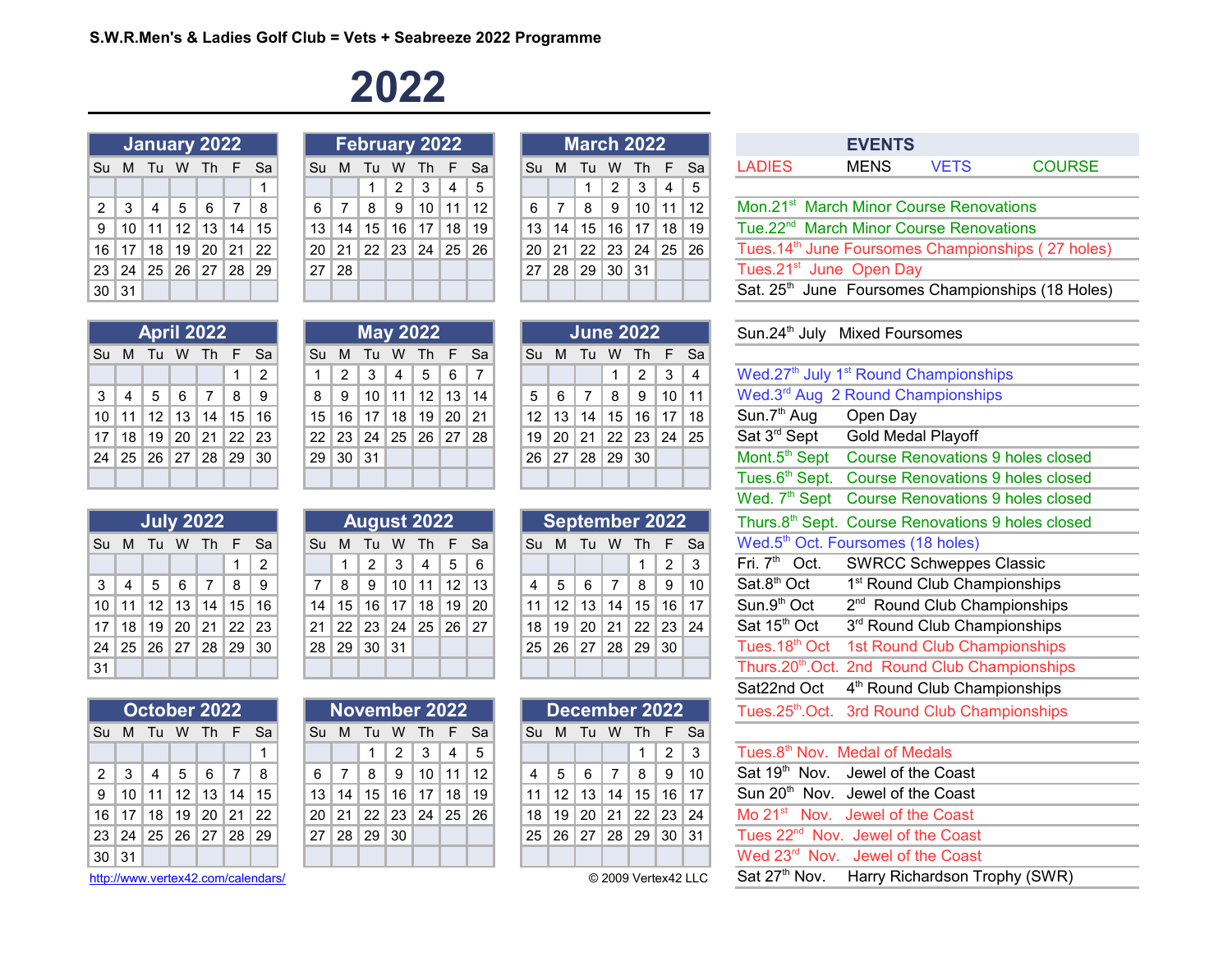# January 2022

| <b>Sunday</b>                                                                                                             | <b>Monday</b>  | <b>Tuesday</b>                                                                                                      | Wednesday                                           | <b>Thursday</b>                          | <b>Friday</b>                        | <b>Saturday</b>                                                                      |
|---------------------------------------------------------------------------------------------------------------------------|----------------|---------------------------------------------------------------------------------------------------------------------|-----------------------------------------------------|------------------------------------------|--------------------------------------|--------------------------------------------------------------------------------------|
|                                                                                                                           |                |                                                                                                                     |                                                     |                                          |                                      | 1<br><b>Mens</b><br><b>Monthly Medal</b><br><b>Stroke</b><br>Ladies<br><b>Stroke</b> |
| $\overline{2}$<br>Medley<br><b>Single Stableford</b>                                                                      | 3 <sup>5</sup> | 4<br>Social play only                                                                                               | 5<br>Vets<br><b>Single Stableford</b><br>(9 holes)  | 6<br>Medley<br><b>Single Stableford</b>  | $\overline{7}$<br><b>Social Play</b> | 8<br><b>Mens</b><br><b>Single Stableford</b><br>Ladies<br><b>Single Stableford</b>   |
| 9<br>Medley<br><b>Single Stableford</b>                                                                                   | 10             | 11<br>Social play only                                                                                              | 12<br>Vets<br><b>Single Stableford</b><br>(9 holes) | 13<br>Medley<br><b>Single Stableford</b> | 14<br>Medley<br>9 hole Sing. Stab.   | 15<br><b>Mens</b><br><b>Single Stableford</b><br>Ladies<br><b>Single Stableford</b>  |
| 16<br>Medley<br>Single Stableford<br>Seabreeze<br>Mug Day                                                                 | 17             | 18<br>Ladies<br>Pro"s Summer Comp<br>$8am - 10am$                                                                   | 19<br>Vets<br>3 club & putter<br>(9 holes)          | 20<br>Medley<br><b>Single Stableford</b> | 21<br>Medley<br>9 hole Sing. Stab.   | 22<br><b>Mens</b><br><b>Single Stableford</b><br>Ladies<br><b>Single Stableford</b>  |
| 23<br>Medley<br><b>Single Stableford</b>                                                                                  | 24             | 25<br>Ladies<br>Pro"s Summer Comp<br>$8am - 10am$                                                                   | 26<br>Vets<br><b>Single Stableford</b>              | 27<br>Medley<br><b>Single Stableford</b> | 28<br>Medley<br>9 hole Sing. Stab.   | 29<br>Mens<br>Single Stableford<br>Ladies<br><b>Single Stableford</b>                |
| 30 Directors Day<br>Las Vegas Ambrose<br>draw for partners<br>Seabreeze<br><b>Memorial Skins Day</b><br>draw for partners | 31             | Green background denotes school holidays<br><b>Ladies District Events</b><br>Wed. 27 <sup>th</sup> Sawtell Open Day |                                                     |                                          |                                      | © 2009 Vertex42 LLC<br>http://www.vertex42.com/calendars/                            |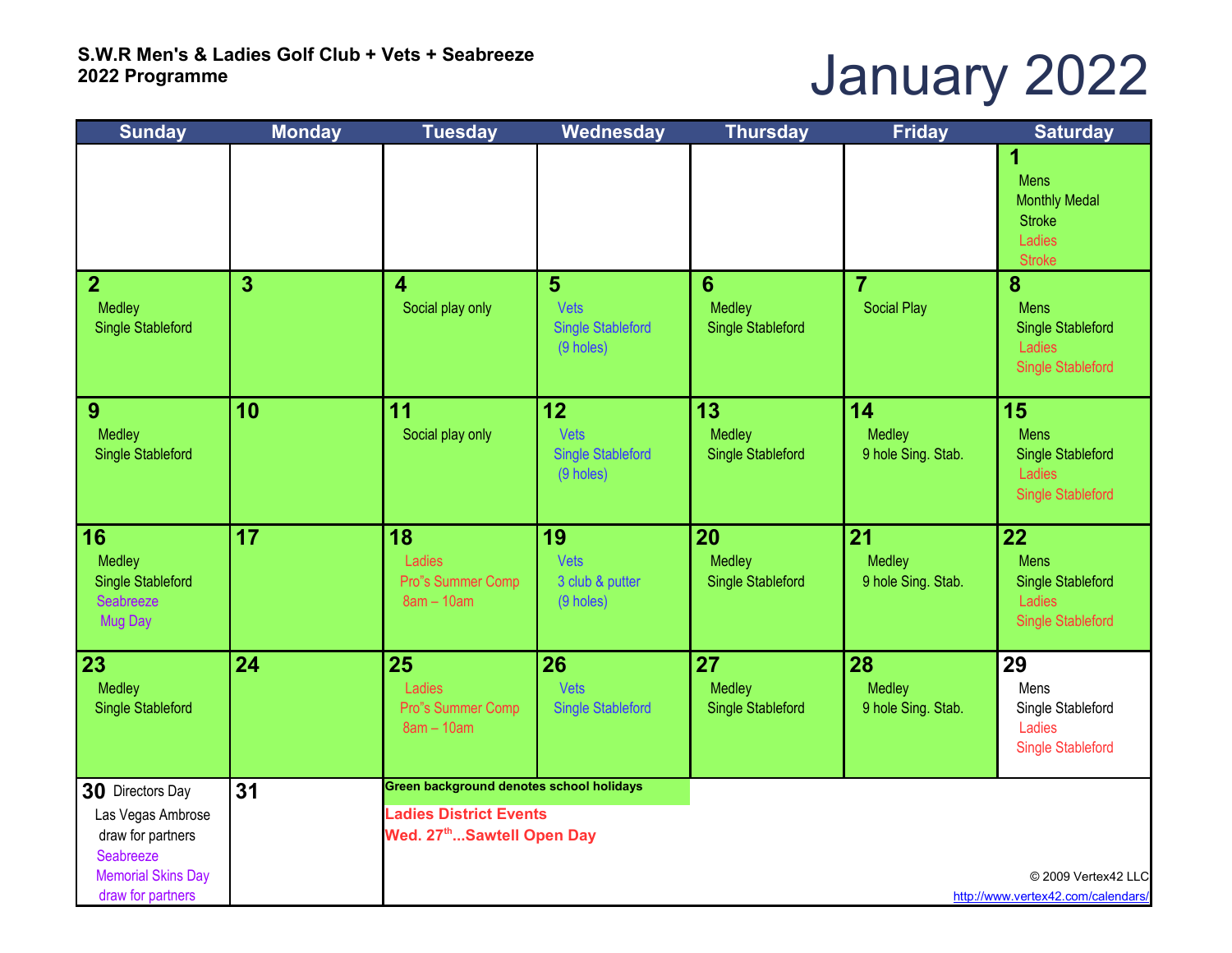# February 2022

| <b>Sunday</b>                                                                                  | <b>Monday</b>                                                      | <b>Tuesday</b>                                                                                                                                                                                                                     | <b>Wednesday</b>                                                      | <b>Thursday</b>                                                                      | <b>Friday</b>                                                | <b>Saturday</b>                                                                                              |
|------------------------------------------------------------------------------------------------|--------------------------------------------------------------------|------------------------------------------------------------------------------------------------------------------------------------------------------------------------------------------------------------------------------------|-----------------------------------------------------------------------|--------------------------------------------------------------------------------------|--------------------------------------------------------------|--------------------------------------------------------------------------------------------------------------|
|                                                                                                |                                                                    | 1<br>Ladies<br>4BBB<br><b>Yellow Tees</b>                                                                                                                                                                                          | $\overline{2}$<br><b>Vets</b><br><b>Single Stroke</b>                 | 3<br>Medley<br>Single Stableford                                                     | $\boldsymbol{4}$<br>Medley<br>9 hole Stableford              | 5<br>Mens<br>Monthly Medal<br>Stroke<br>Summer M/Play Qual<br>Best 32 nett (\$5 p/p)<br><b>Ladies Stroke</b> |
| $6\phantom{1}6$<br>Medley<br>Single Stableford                                                 | $\overline{7}$                                                     | 8<br>Ladies<br><b>Single Stableford</b><br>Round 1<br>Start of eclectric                                                                                                                                                           | 9<br>Vets<br><b>Single Stableford</b><br><b>TOYOTA DAY</b><br>$+$ BBQ | 10<br>Medley<br>Single Stableford                                                    | 11<br>Medley<br>9 hole Stableford                            | 12<br>Mens<br>Single Stableford<br>Ladies<br><b>Single Stableford</b>                                        |
| 13<br>Medley<br>Irish Fourball<br>Seabreeze<br><b>Mug Day</b>                                  | 14                                                                 | 15<br>Ladies<br>Single Par<br>Round 1<br><b>Yellow Tees</b>                                                                                                                                                                        | 16<br><b>Vets</b><br>2 person Ambrose                                 | 17<br>Medley<br>Single Stableford<br>(Men off Blue Plates)                           | 18<br><b>SWRCC</b><br>Charity golf day<br>12pm shotgun start | 19<br>Mens<br>Sing Stab+2bbb ag.<br>Ladies<br><b>Single Stableford</b>                                       |
| 20<br>Medley<br>Single Stableford                                                              | 21                                                                 | 22<br>Ladies<br><b>Monthly Medal</b><br><b>Stroke</b><br>Putt-Vets P.S                                                                                                                                                             | 23<br><b>Vets</b><br><b>Single Stableford</b>                         | 24<br>Medley<br>Single Stableford                                                    | 25<br>Medley<br>9 hole Stableford                            | 26<br>Mens<br>Single Stroke<br>Ladies<br><b>Single Stableford</b>                                            |
| 27<br>Sapphire Sunday<br>Medley Sing. Stab.<br>+ 2person Agg<br>Seabreeze<br>Wauchope bus trip | 28                                                                 |                                                                                                                                                                                                                                    |                                                                       |                                                                                      |                                                              |                                                                                                              |
|                                                                                                | Fri. 11 <sup>th</sup><br><b>Bill Medley</b><br><b>Cresent Head</b> | <b>Ladies District Events / Pennants</b><br>Vets District Events Wed.2 <sup>nd</sup> Sawtell Open Day<br>Wed.9 <sup>th</sup> Coffs Harbour Open Day<br>Wed.9 <sup>th</sup> Kew Invitational<br>Wed.23rd Nambucca Heads Opening Day |                                                                       | <b>Men's District Events</b><br>Sun. 13th MNC Championships<br><b>Nambucca Heads</b> |                                                              | © 2009 Vertex42 LLC<br>http://www.vertex42.com/calendars/                                                    |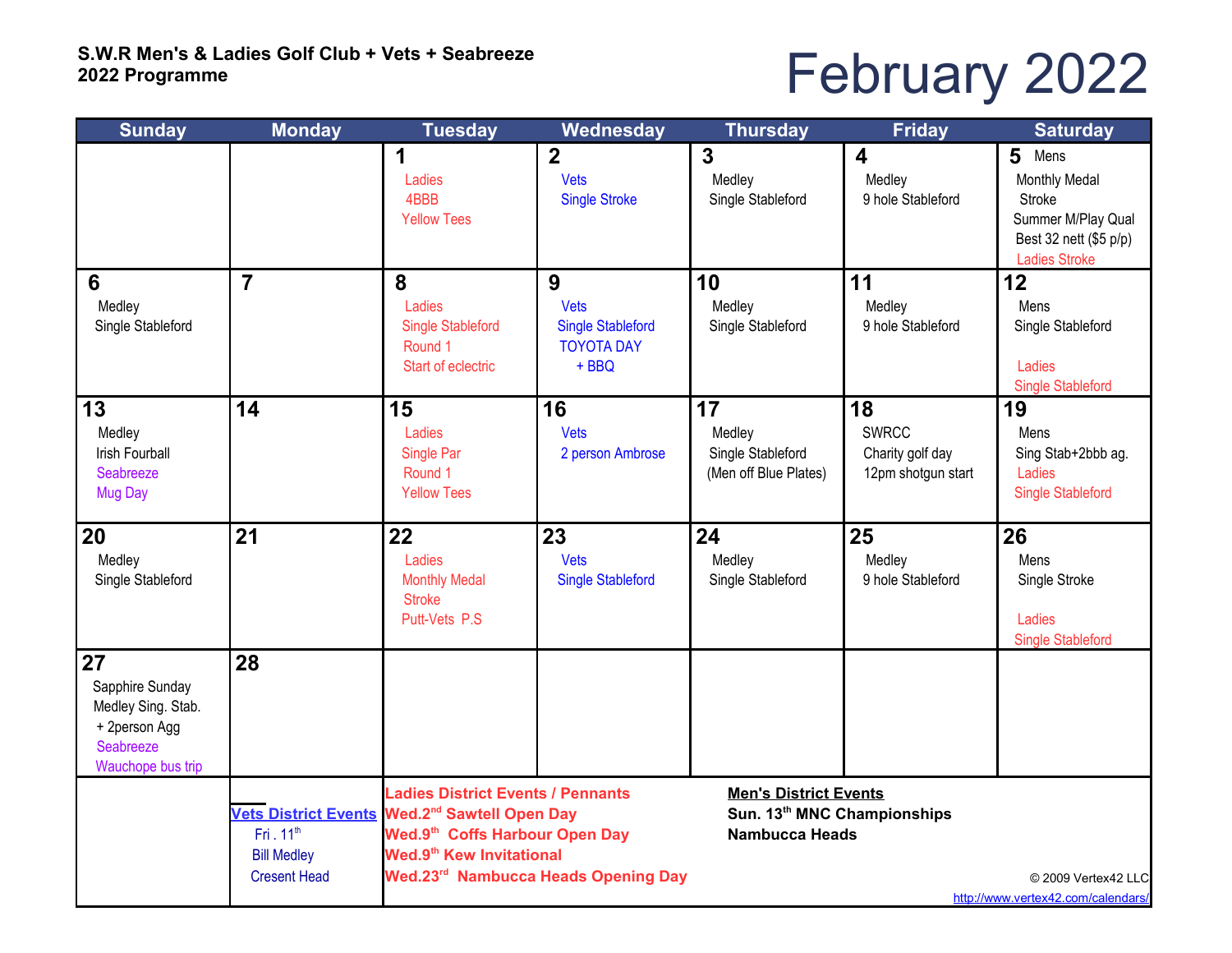### March 2022

| <b>Sunday</b>                                                                                                     | <b>Monday</b>                   | <b>Tuesday</b>                                                                                                              | Wednesday                                                | <b>Thursday</b>                                            | <b>Friday</b>                                                                               | <b>Saturday</b>                                                       |
|-------------------------------------------------------------------------------------------------------------------|---------------------------------|-----------------------------------------------------------------------------------------------------------------------------|----------------------------------------------------------|------------------------------------------------------------|---------------------------------------------------------------------------------------------|-----------------------------------------------------------------------|
|                                                                                                                   |                                 | 1<br>Ladies<br>4BBB<br>Round 1                                                                                              | $\overline{2}$<br>Vets<br>Single Par                     | $\overline{3}$<br>Medley<br>Single Stableford              | $\overline{\mathbf{4}}$<br>Medley<br>9 Hole Stableford                                      | 5<br>Mens<br>Monthly Medal<br>Stroke<br>Ladies<br><b>Stroke</b>       |
| 6<br>Medley<br>Single Stableford                                                                                  | $\overline{7}$                  | 8<br>Ladies<br>Stableford Rd 2<br>team pink ball                                                                            | 9<br>Vets<br><b>Single Stableford</b>                    | 10<br>Medley<br>Single Stableford                          | 11<br>Medley<br>9 Hole Stableford                                                           | 12<br>Mens<br>4 Man Ambrose<br>Ladies<br><b>Single Stableford</b>     |
| 13<br>Medley<br>Single Stableford<br>Seabreeze<br>Mug Day (back 9)<br>M/Play Qual.                                | 14                              | 15<br>Ladies<br>Single Par<br>Round 2<br><b>Yellow Tees</b>                                                                 | 16<br>Vets<br><b>Single Stableford</b>                   | 17<br>Medley<br>Single Stableford<br>(Men off Blue Plates) | 18<br>Medley<br>9 Hole Stableford                                                           | 19<br>Mens<br>Single Par<br>Ladies<br><b>Single Stableford</b>        |
| 20<br>Medley<br>Single Stableford                                                                                 | 21<br><b>Minor Course Renos</b> | 22<br><b>Minor Course Renos</b><br>Ladies<br>Ambrose                                                                        | 23<br><b>Vets</b><br>4 person ambrose                    | 24<br>Medley<br>Single Stableford                          | 25<br>Medley<br>9 Hole Stableford                                                           | 26<br>Mens<br>Single Stableford<br>Ladies<br><b>Single Stableford</b> |
| 27 Sapphire Sunday<br>Medley Single Stab.<br>+2 ball agg.<br>Seabreeze<br><b>Canadian foursomes</b><br>(18 holes) | 28                              | 29<br>Ladies<br><b>Monthly Medal</b><br><b>Putt-Vets PS</b><br><b>GNSW 1/\$5</b><br>Stroke Rd. 1                            | 30<br>Vets<br><b>Single Stableford</b>                   | 31                                                         |                                                                                             |                                                                       |
|                                                                                                                   |                                 | adies District Events/Pennants<br>Sun.14 <sup>th</sup> - WGCNCCommittee day<br>Fri.18 <sup>th</sup> – Frederickton Open Day | Mon, 21 <sup>st</sup> - SWR v N.H. Stingrays@ Coffs 9.30 |                                                            | Tues. 22 <sup>nd</sup> – Woolgoolga Open Day<br>Thurs.31 <sup>st</sup> - Taalwoods Open Day | © 2009 Vertex42 LLC<br>http://www.vertex42.com/calendars/             |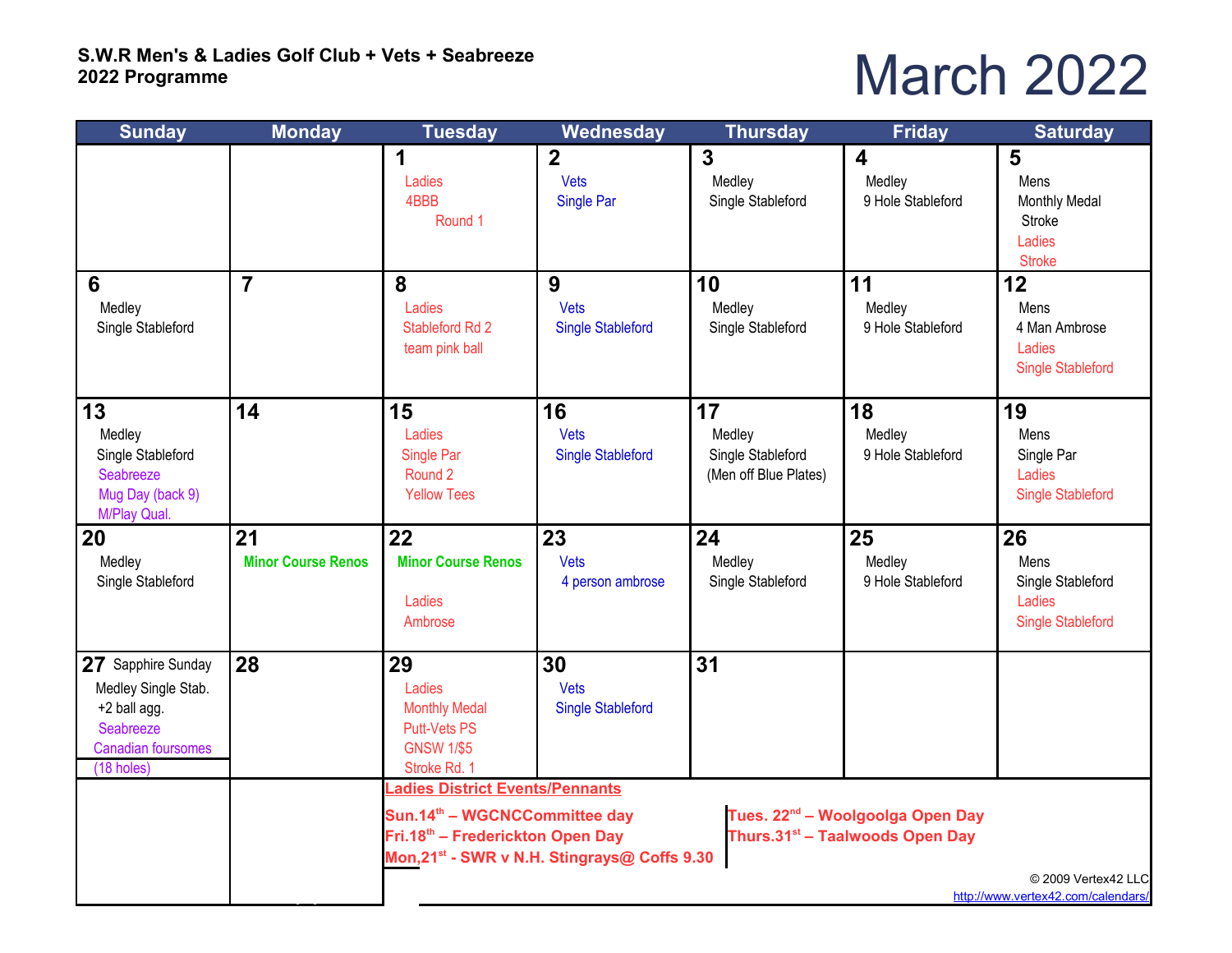# April 2022

| <b>Sunday</b>                                                                                      | <b>Monday</b>                                                                                   | <b>Tuesday</b>                                                                                                                                                                            | Wednesday                                                                          | <b>Thursday</b>                                                                                                                                                                             | <b>Friday</b>                                  | <b>Saturday</b>                                                                                                         |  |
|----------------------------------------------------------------------------------------------------|-------------------------------------------------------------------------------------------------|-------------------------------------------------------------------------------------------------------------------------------------------------------------------------------------------|------------------------------------------------------------------------------------|---------------------------------------------------------------------------------------------------------------------------------------------------------------------------------------------|------------------------------------------------|-------------------------------------------------------------------------------------------------------------------------|--|
|                                                                                                    |                                                                                                 |                                                                                                                                                                                           |                                                                                    |                                                                                                                                                                                             | 1<br>Medley<br>9 hole single Stab              | $\overline{2}$<br>Mens<br><b>Monthly Medal</b><br>Stroke<br>Ladies<br><b>Stroke</b>                                     |  |
| $\overline{3}$<br>Medley<br>Single Stableford                                                      | $\overline{\mathbf{4}}$                                                                         | 5<br>Ladies<br>4BBB<br>Round 2                                                                                                                                                            | 6<br>Vets<br><b>Single Stroke</b>                                                  | $\overline{7}$<br>Medley<br>Single Stableford                                                                                                                                               | 8<br>Medley<br>9 hole single Stab              | 9<br>Mens<br>Single Par<br>(Yellow Tees)<br>Ladies<br><b>Single Stableford</b>                                          |  |
| 10<br>Medley<br>Single Stableford<br>+2ball multiplier<br>Seabreeze<br>Mug Day (back 9)            | 11                                                                                              | 12<br>Ladies<br><b>Single Stableford</b><br>Round 3                                                                                                                                       | 13<br>Vets<br><b>Single Stableford</b><br><b>Past /Present</b><br>members day +bbq | 14<br>Medley<br><b>Single Stableford</b><br>(Men off Blue Plates)                                                                                                                           | 15 Good Friday<br>Medley<br>9 hole single Stab | <b>16 Easter Saturday</b><br><b>Mens</b><br><b>Trevor Tuckwell Day</b><br>Single Stab/4ball agg<br>Ladies<br>Single Par |  |
| <b>17 Easter Sunday</b><br>Medley<br><b>Single Stableford</b><br>Seabreeze<br>String Cup (front 9) | 18                                                                                              | 19<br>Ladies<br>Single par<br>Round 3                                                                                                                                                     | 20<br>Vets<br>2bbb Stableford                                                      | 21<br><b>Medley</b><br><b>Single Stableford</b>                                                                                                                                             | 22<br><b>Medley</b><br>9 hole single Stab      | 23<br><b>Mens</b><br><b>4bbb Stableford</b><br><b>Brenton Shield Qual</b><br>Ladies<br><b>Single Stableford</b>         |  |
| 24<br>Sapphire Sunday<br>Medley Single Stab.<br>+2 ball agg.<br>Seabreeze<br>Wauchope bus trip     | 25<br>Anza¢ Day                                                                                 | 26<br>Ladies<br><b>Monthly Medal</b><br><b>Putt-Vets PS</b><br><b>GNSW2</b>                                                                                                               | 27<br>Vets<br><b>Single Stableford</b>                                             | 28<br>Medley<br>Single Stableford                                                                                                                                                           | 29<br>Medley<br>9 hole single Stab             | 30<br>Mens<br>Single Stableford<br>Ladies<br><b>Single Stableford</b>                                                   |  |
|                                                                                                    | <b>Vets District Events</b><br>Fri.8 <sup>th</sup> Bill Medley<br>& group 12 Champs<br>Wauchope | <b>Ladies District Events/Pennants</b><br>Fri.8 <sup>th</sup> – Port Macquarie Open Day<br>Mon.11 <sup>th</sup> -SWR v Sawtell @ Sawtell- 9am<br>Fri. 29 <sup>th</sup> – Kempsey Open Day |                                                                                    | Green background denotes school holidays<br><b>Mens District Events</b><br>Sun.10th - 1st Round Pennants<br>Sun.17th - 2 <sup>nd</sup> Round Pennants<br>http://www.vertex42.com/calendars/ |                                                |                                                                                                                         |  |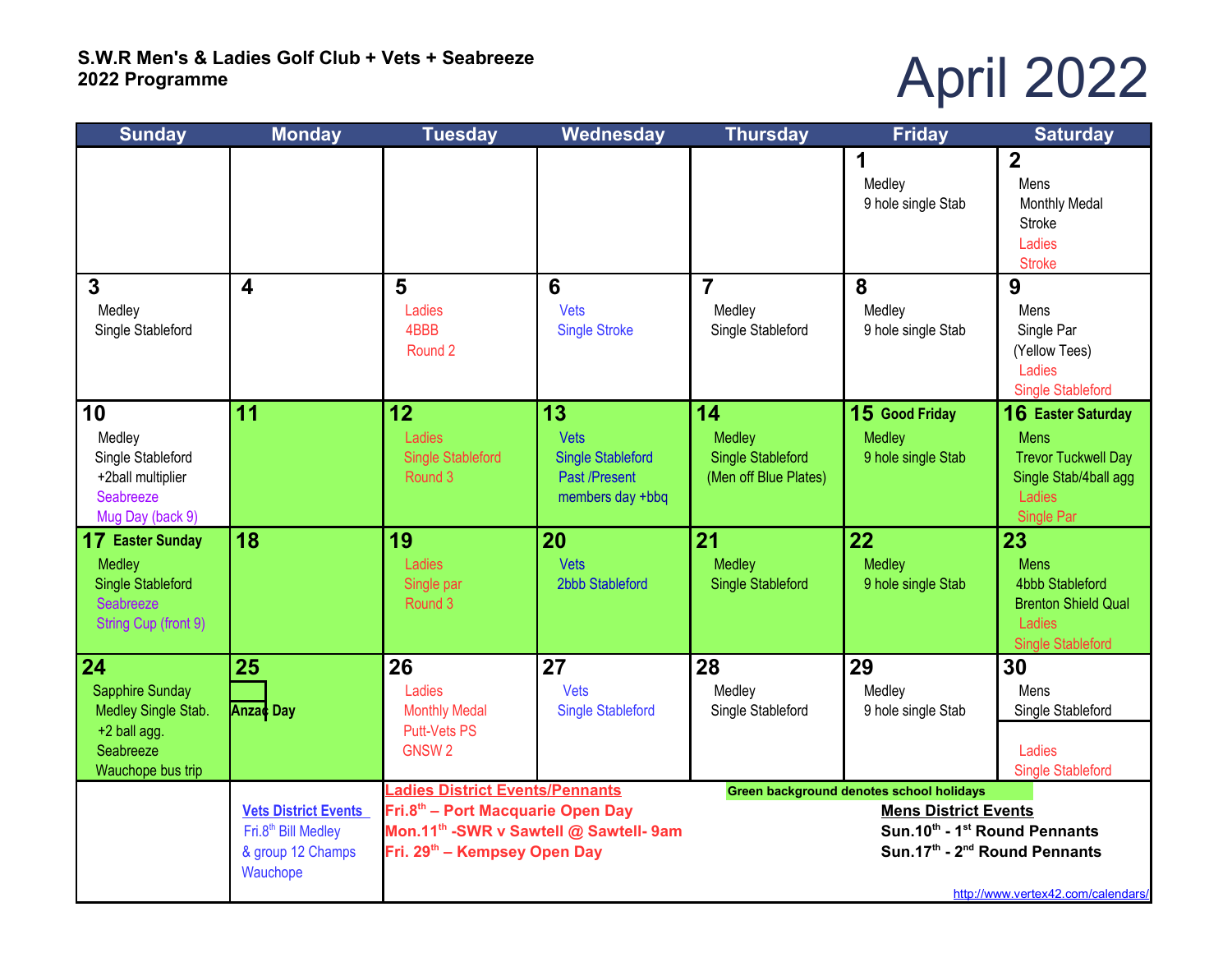### May 2022

| <b>Monday</b><br><b>Sunday</b>      |                              | <b>Tuesday</b>                                               | Wednesday                                        | <b>Thursday</b>                  | <b>Friday</b>                                         | <b>Saturday</b>                          |  |
|-------------------------------------|------------------------------|--------------------------------------------------------------|--------------------------------------------------|----------------------------------|-------------------------------------------------------|------------------------------------------|--|
| 1<br>Medley<br>Single Stableford    | $\overline{2}$               | 3<br>Ladies<br>4 BBB Rnd. 3                                  | $\overline{\mathbf{4}}$<br>Vets<br>Single stroke | 5<br>Medley<br>Single Stableford | 6<br>Medley<br>9 hole Single Stab.                    | 7<br>Mens<br>Monthly Medal               |  |
|                                     |                              |                                                              |                                                  |                                  |                                                       | <b>Stroke</b><br>Ladies<br><b>Stroke</b> |  |
| 8                                   | 9                            | 10                                                           | 11                                               | 12                               | 13                                                    | 14 Mens                                  |  |
| Medley                              |                              | Ladies                                                       | Vets                                             | Medley                           | Medley                                                | <b>KENO</b>                              |  |
| Single Stableford                   |                              | Vets. Champs Rnd 1<br><b>District Medal \$5</b>              | Single Par                                       | Single Stableford                | 9 hole Single Stab.                                   | 2 Person Ambrose<br>\$5 per team         |  |
|                                     |                              |                                                              |                                                  |                                  |                                                       | Ladies                                   |  |
|                                     |                              |                                                              |                                                  |                                  |                                                       | <b>Single Stableford</b>                 |  |
| 15                                  | 16                           | 17                                                           | 18                                               | 19                               | 20                                                    | 21                                       |  |
| Medley                              |                              | Ladies                                                       | Vets                                             | Medley                           | Medley                                                | Mens                                     |  |
| Single Stableford                   |                              | Vets. Champs Rnd 2<br><b>Mabel Makenzie</b>                  | <b>Single Stableford</b>                         | Single Stroke                    | 9 hole Single Stab.                                   | Single Stableford                        |  |
| Seabreeze                           |                              |                                                              |                                                  |                                  |                                                       | Ladies                                   |  |
| Mug Day (back9)                     |                              | 24                                                           | 25                                               |                                  | 27                                                    | <b>Single Stableford</b>                 |  |
| 22<br>Medley                        | 23<br><b>Ladies Pennants</b> | Ladies                                                       | Vets                                             | 26<br>Medley                     | Medley                                                | 28<br>Mens                               |  |
| Single Stableford                   | <b>SOCIAL PLAY</b>           | <b>Mystery Aggregate</b>                                     | <b>Single Stableford</b>                         | Single Stableford                | 9 hole Single Stab.                                   | Single Stab. + 2bbb                      |  |
| Seabreeze                           | AFTER 12PM                   | <b>Yellow Tees</b>                                           |                                                  |                                  |                                                       | Legacy day \$5 pp                        |  |
| <b>Single Stableford</b>            |                              |                                                              |                                                  |                                  |                                                       | Ladies                                   |  |
|                                     |                              |                                                              |                                                  |                                  |                                                       | <b>Single Stableford</b>                 |  |
| 29                                  | 30                           | 31                                                           |                                                  |                                  |                                                       |                                          |  |
| Sapphire Sunday                     |                              | Ladies                                                       |                                                  |                                  |                                                       |                                          |  |
| Medley Single Stab.<br>+2 ball agg. |                              | <b>Monthly Medal</b><br>Putt-Vet-PS                          |                                                  |                                  |                                                       |                                          |  |
| Seabreeze                           |                              | GNSW 3 / Stroke 2                                            |                                                  |                                  |                                                       |                                          |  |
| Nambucca Trip                       |                              |                                                              |                                                  |                                  |                                                       |                                          |  |
|                                     |                              | <b>Ladies District Events / Pennants</b>                     |                                                  |                                  | <b>Mens District Events</b>                           |                                          |  |
| <b>Vets District Events</b>         |                              | Mon.2nd &Tues.3rd Seniors Tournment -Woolgoolga              |                                                  |                                  | Sun.8 <sup>th</sup> - 3 <sup>rd</sup> Rnd. Pennants   |                                          |  |
| Fri.6 <sup>th</sup> Bill Medley     |                              | Mon. 9 <sup>th</sup> SWR v C H Pelicans @ Nambucca - 9.30am  |                                                  |                                  | Sun.15 <sup>th</sup> - 4 <sup>th</sup> Rnd Pennants   |                                          |  |
| <b>Kew</b>                          |                              | Fri. 13th - Wauchope Open Day                                |                                                  |                                  | Sun.22 <sup>nd</sup> - 5 <sup>th</sup> Round Pennants |                                          |  |
|                                     |                              | Fri.27 <sup>th</sup> - Mackville/ Forster -Tuncurry Open Day |                                                  |                                  | http://www.vertex42.com/calendars/                    |                                          |  |
|                                     |                              | Mon.23rd - SWR v Macleay Valley @ SWR -9am                   |                                                  |                                  | $Sun.22th - Space$                                    |                                          |  |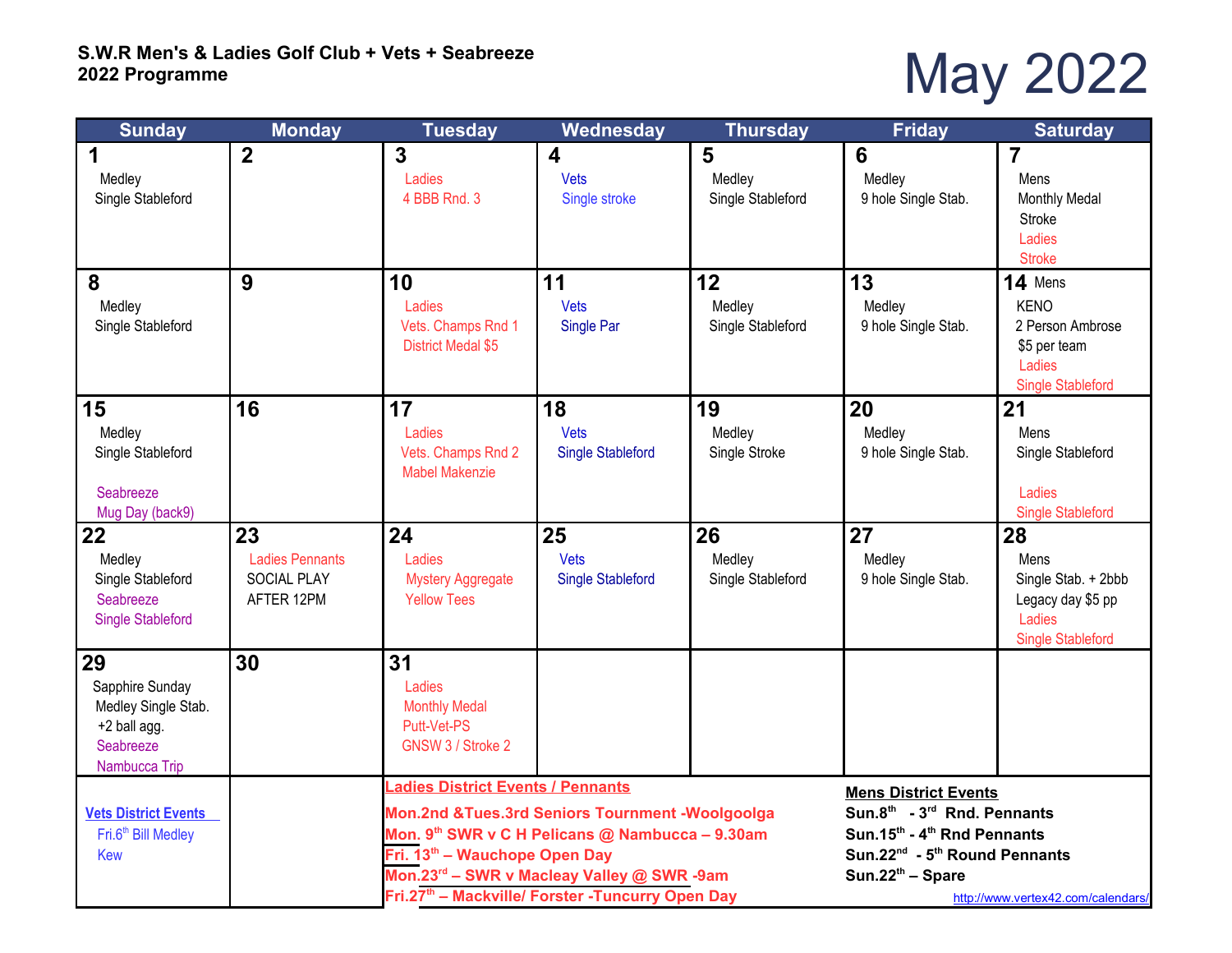#### June 2022

| <b>Sunday</b>                                                                              | <b>Monday</b>                                                                           | <b>Tuesday</b>                                                                                                                                                                                                                             | Wednesday                                | <b>Thursday</b>                                                                                                   | <b>Friday</b>                                                                                            | <b>Saturday</b>                                                                  |
|--------------------------------------------------------------------------------------------|-----------------------------------------------------------------------------------------|--------------------------------------------------------------------------------------------------------------------------------------------------------------------------------------------------------------------------------------------|------------------------------------------|-------------------------------------------------------------------------------------------------------------------|----------------------------------------------------------------------------------------------------------|----------------------------------------------------------------------------------|
|                                                                                            |                                                                                         |                                                                                                                                                                                                                                            | 1<br><b>Vets</b><br><b>Single Stroke</b> | $\overline{2}$<br>Medley<br>Single Stableford                                                                     | $\overline{3}$<br>Medley<br>9 hole Single Stab.                                                          | $\overline{\mathbf{4}}$<br>Mens<br>Monthly Medal<br>Stroke<br>Ladies - Stroke    |
| 5 Medley<br>Keno-- \$5 per team<br>2 person ambrose                                        | 6                                                                                       | $\overline{7}$<br>Ladies<br><b>Qualifier Keno \$5</b><br>2 person ambrose                                                                                                                                                                  | 8<br>Vets<br>2BBB Champ's<br>Round 1     | 9<br>Medley<br>Single Stableford                                                                                  | 10<br>Medley<br>9 hole Single Stab.                                                                      | 11<br>Mens<br>Single Stableford<br>Ladies<br><b>Single Stableford</b>            |
| 12<br>Medley<br>Single Stableford<br>Seabreeze<br><b>Foursomes Champs</b><br>(18 holes)    | 13                                                                                      | 14<br>Ladies<br>Foursomes Champs.<br>(27 holes)                                                                                                                                                                                            | 15<br>Vets<br>2BBB Champ's<br>Round 2    | 16<br>Medley<br>Single Stableford                                                                                 | 17<br>Medley<br>9 hole Single Stab.                                                                      | 18<br>Mens<br>Single Stableford<br>Ladies<br><b>Single Stableford</b>            |
| 19<br>Medley<br>Single Stableford<br>+4 person pink ball<br>Seabreeze<br>Mug Day (front 9) | 20                                                                                      | 21<br><b>Ladies</b><br><b>SWR OPEN DAY</b>                                                                                                                                                                                                 | 22<br>Vets<br><b>Single Stableford</b>   | 23<br>Medley<br>Single Stableford                                                                                 | 24<br>Medley<br>9 hole Single Stab.                                                                      | 25<br>Mens<br>Foursomes Champs<br>18 holes<br>Ladies<br><b>Single Stableford</b> |
| 26<br>Sapphire Sunday<br>Medley Single Stab.<br>+2 ball agg.                               | 27                                                                                      | 28<br>Ladies<br><b>Monthly Medal</b><br>Putt-Vets-PS/GNSW4                                                                                                                                                                                 | 29<br>Vets<br><b>Single Stableford</b>   | 30<br>Medley<br>Single Stableford                                                                                 |                                                                                                          |                                                                                  |
|                                                                                            | <b>Vets District Events</b><br>Mon. 6 <sup>th</sup> Bill Medley<br><b>Emerald Downs</b> | <b>Ladies District Events /Pennants</b><br>Fri. 3rd Urunga Open Day<br>Mon.6th - SWR - BYE<br>Fri.17th Bowraville / Taree Open Day Open Day<br>Mon. 20 <sup>th</sup> - SWR v N.H. Dolphins @ Kempsey 10.00<br><b>Country Championships</b> |                                          | <b>Mens District Events</b><br>Sun.5 <sup>th</sup> - 6 <sup>th</sup> Round Pennants<br>Sun. 19th - Final Pennants | Sun.12 <sup>th</sup> - Semi Finals Pennants<br>© 2009 Vertex42 LLC<br>http://www.vertex42.com/calendars/ |                                                                                  |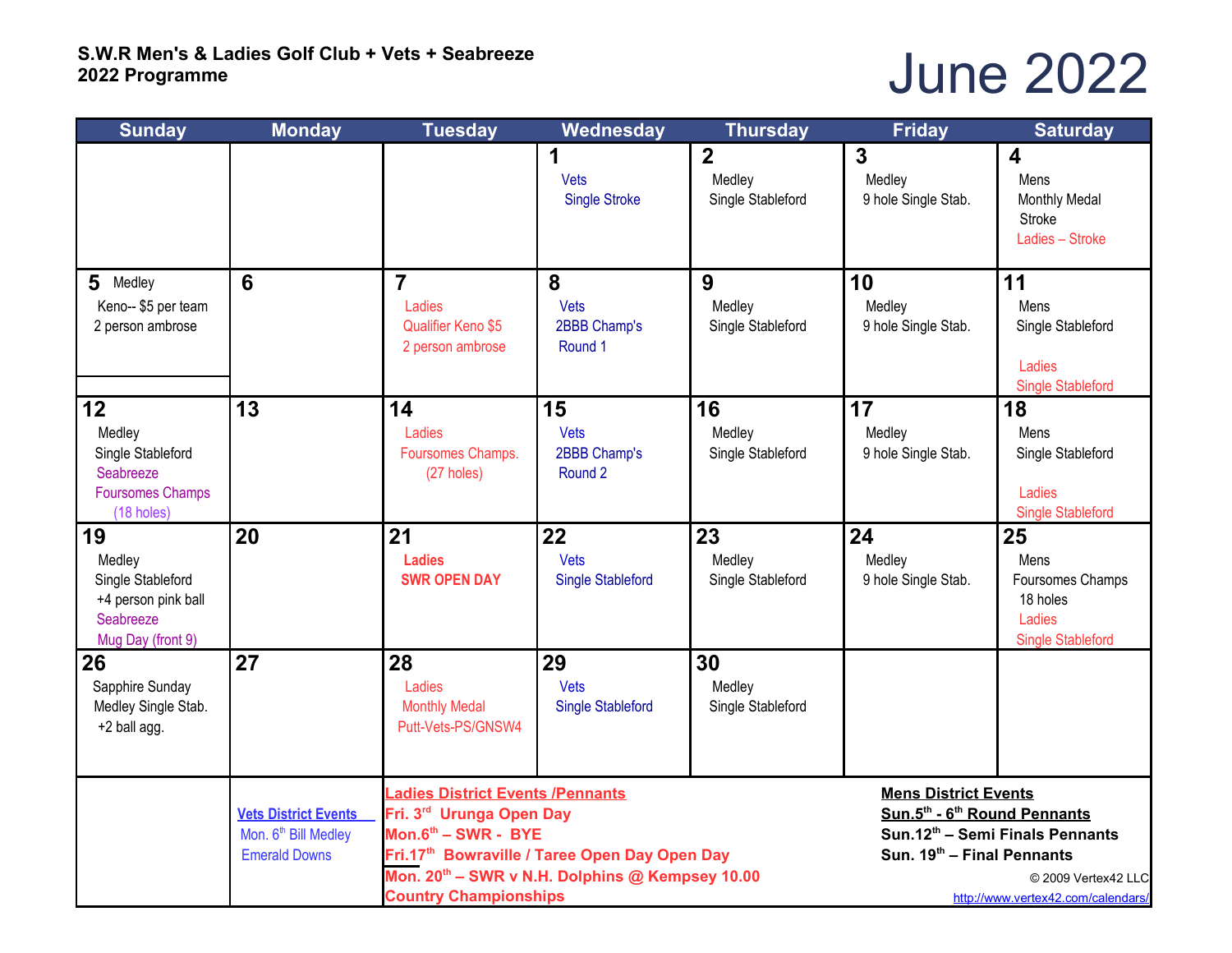# July 2022

| <b>Sunday</b>                         | <b>Monday</b>                                       | <b>Tuesday</b>                                               | Wednesday                        | <b>Thursday</b>                           | <b>Friday</b>                 | <b>Saturday</b>                          |
|---------------------------------------|-----------------------------------------------------|--------------------------------------------------------------|----------------------------------|-------------------------------------------|-------------------------------|------------------------------------------|
|                                       |                                                     |                                                              |                                  |                                           | 1<br>Medley                   | 2 Mens / Stroke<br><b>Monthly Medal</b>  |
|                                       |                                                     |                                                              |                                  |                                           | 9 hole Single Stab.           | Match play champs                        |
|                                       |                                                     |                                                              |                                  |                                           |                               | Qual (ABC grades)<br>Top 8 gross scores  |
|                                       |                                                     |                                                              |                                  |                                           |                               | <b>Ladies Stroke</b>                     |
| $\overline{3}$                        | $\overline{\mathbf{4}}$                             | 5                                                            | 6                                | $\overline{7}$                            | 8                             | 9                                        |
| Neville Winn<br><b>Memorial Day</b>   |                                                     | Ladies<br><b>Stableford</b>                                  | Vets<br><b>Single Stroke</b>     | <b>Medley</b><br><b>Single Stableford</b> | Medley<br>9 hole Single Stab. | <b>Mens</b><br><b>Single Stableford</b>  |
| 9.30 Shotgun                          |                                                     | Split/Six                                                    |                                  |                                           |                               | Ladies                                   |
| Social play after 2pm                 |                                                     | <b>Yellow Tees</b>                                           |                                  |                                           |                               | <b>Single Stableford</b>                 |
| 10                                    | 11                                                  | 12                                                           | 13                               | 14                                        | 15                            | 16                                       |
| Medley                                |                                                     | Ladies                                                       | Vets                             | <b>Medley</b>                             | Medley                        | Mens                                     |
| <b>Single Stableford</b><br>Seabreeze |                                                     | Maureen's Day<br><b>American Foursomes</b>                   | Single Par                       | <b>Single Stableford</b>                  | 9 hole Single Stab.           | Single Par<br>Ladies                     |
| Mug Day (back 9)                      |                                                     |                                                              |                                  |                                           |                               | Single Par                               |
| 1 <sup>st</sup> Round Champs          |                                                     |                                                              |                                  |                                           |                               |                                          |
| 17                                    | 18                                                  | 19                                                           | 20                               | 21                                        | 22                            | 23 Mens                                  |
| Medley<br>Single Stableford           |                                                     | Ladies<br>2ball multiplier                                   | Vets<br><b>Single Stableford</b> | Medley<br>Single Stableford               | Medley<br>9 hole Single Stab. | Volswagon Scramble<br>(4 person ambrose) |
| Seabreeze                             |                                                     | mystery partners                                             |                                  | Ladies                                    |                               | <b>MEMBERS ONLY</b>                      |
| 2 <sup>nd</sup> Rd. Club Champs       |                                                     |                                                              |                                  | xmass in July                             |                               | Ladies                                   |
| (front 9) stroke<br>24                | 25                                                  | 26                                                           | 27                               | bus trip<br>28                            | 29                            | <b>Single Stableford</b><br>30           |
| Medley                                |                                                     | Ladies                                                       | Vets                             | Medley                                    | Medley                        | Mens                                     |
| Single Stableford                     |                                                     | <b>Monthly Medal</b>                                         | <b>Single Stroke</b>             | Single Stableford                         | 9 hole Single Stab.           | Single Stableford                        |
| Seabreeze                             |                                                     | <b>Putt-VetsPS GNSW5</b>                                     | 1 <sup>st</sup> Round Champs.    |                                           |                               |                                          |
| 3rd Rd.Champs.<br>(back9) stroke      |                                                     | Stroke Rd3                                                   |                                  |                                           |                               | Ladies<br><b>Single Stableford</b>       |
| 31 Sapphire Sun.                      | <b>Vets District Events</b>                         | <b>Green Background denotes school holidays</b>              |                                  |                                           |                               |                                          |
| <b>Mixed Foursomes</b>                | Fri. 15 <sup>th</sup> Bill Medley                   | <b>Ladies District Events/Pennants</b>                       |                                  |                                           |                               |                                          |
| Champs. (27 holes)                    | <b>Kempsey</b>                                      | <b>CNC District Medal Final -Kew</b>                         |                                  |                                           |                               |                                          |
|                                       | Fri. 22 <sup>nd</sup> group12<br><b>4bbb Champs</b> | <b>TBA Cresent Head Open Day</b><br><b>TBA. Kew Open Day</b> |                                  |                                           |                               | © 2009 Vertex42 LLC                      |
|                                       |                                                     |                                                              |                                  |                                           |                               | http://www.vertex42.com/calendars/       |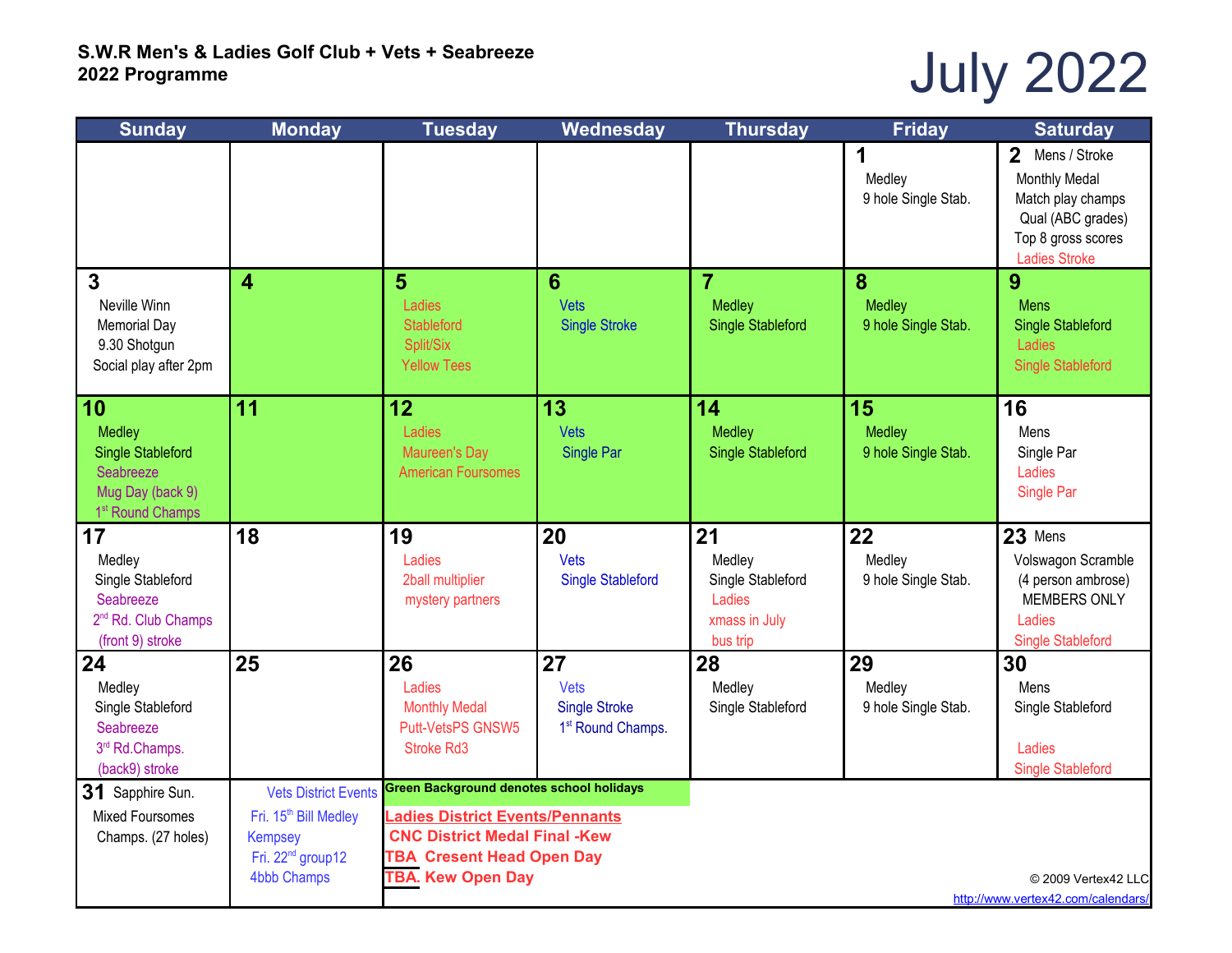## August 2022

| <b>Sunday</b>                                                                                                  | <b>Monday</b>                                                                           | <b>Tuesday</b>                                                                                                                                                                                                                                                                         | Wednesday                                                                                 | <b>Thursday</b>                                                                                                                                | Friday                              | <b>Saturday</b>                                                                        |
|----------------------------------------------------------------------------------------------------------------|-----------------------------------------------------------------------------------------|----------------------------------------------------------------------------------------------------------------------------------------------------------------------------------------------------------------------------------------------------------------------------------------|-------------------------------------------------------------------------------------------|------------------------------------------------------------------------------------------------------------------------------------------------|-------------------------------------|----------------------------------------------------------------------------------------|
|                                                                                                                |                                                                                         | $\overline{2}$<br>Ladies<br><b>Single Stableford</b>                                                                                                                                                                                                                                   | 3<br><b>Vets</b><br><b>Single Stroke</b><br>2 <sup>nd</sup> Round Champs.                 | 4<br>Medley<br>Single Stableford                                                                                                               | 5<br>Medley<br>9 hole Single Stab.  | 6<br>Mens<br><b>Monthly Medal</b><br>Stroke<br>Ladies<br><b>Stroke</b>                 |
| $\overline{7}$<br>Men's Open Day<br><b>Stroke</b>                                                              | 8                                                                                       | 9<br>Ladies<br><b>Single Stableford</b><br><b>Yellow Tees</b>                                                                                                                                                                                                                          | 10<br>Vets<br><b>Single Stableford</b>                                                    | 11<br>Medley<br>Single Stableford                                                                                                              | 12<br>Medley<br>9 hole Single Stab. | 13<br>Mens<br>Lusby Family Day<br>Single Stableford<br>+2bbbAgg.<br>Ladies Sing. Stab  |
| 14<br>Medley<br>Single Stableford<br>Seabreeze<br>Kew bus trip                                                 | 15                                                                                      | 16<br>Ladies<br><b>Shaun &amp; Natalie</b><br><b>Sponsored Day</b>                                                                                                                                                                                                                     | 17<br>Vets<br>Vp free day<br><b>Single Stableford</b><br>$+$ BBQ                          | 18<br>Medley<br>Single Stableford                                                                                                              | 19<br>Medley<br>9 hole Single Stab. | 20<br>Mens<br>Single Stableford<br>Ladies<br><b>Single Stableford</b>                  |
| $\sqrt{21}$<br>Harry Berwick Shield<br>Las Vegas ambrose<br>Seabreeze<br>Mug Day (front 9))                    | 22                                                                                      | 23<br>Ladies<br>3 ball Stableford                                                                                                                                                                                                                                                      | 24<br><b>Vets</b><br>2 person ambrose                                                     | 25<br>Medley<br>Single Stableford                                                                                                              | 26<br>Medley<br>9 hole Single Stab. | 27<br>Mens<br>Single Stableford<br>+Irish 4 ball<br>Ladies<br><b>Single Stableford</b> |
| 28 Sapphire Sunday<br>Medley Single Stab.<br>+2ball agg.<br>Seabreeze<br><b>Stableford</b><br>+2 man qualifier | 29<br><b>Vets Week of Golf</b><br>Kempsey                                               | 30 Ladies<br><b>Monthly Medal</b><br>Putt-VetsPS/GNSW6<br><b>Vets Week of Golf</b><br>Frederickton                                                                                                                                                                                     | 31<br><b>Vets</b><br><b>Single Stableford</b><br><b>Vets Week of Golf</b><br>Frederickton |                                                                                                                                                |                                     |                                                                                        |
|                                                                                                                | <b>Vets District Events</b><br>Mon.8 <sup>th</sup> Bill Medley<br><b>Port Macquarie</b> | <b>Ladies District Events/Pennants</b><br>Mon./Wed. 2,3,4, CNC Annual Tournment @ Wauchope<br>Thurs.11 <sup>th</sup> Harrington Waters Open Day<br>Fri.19 <sup>th</sup> Nambucca Heads Open Day<br>Fri.26 <sup>th</sup> - Glouster Open Day<br>TBA - Sommerville Shield @ Frederickton |                                                                                           | <b>Mens Pennants</b><br>Sat.27th - Harry Richardson Trophy<br><b>Cresent Head</b><br>© 2009 Vertex42 LLC<br>http://www.vertex42.com/calendars/ |                                     |                                                                                        |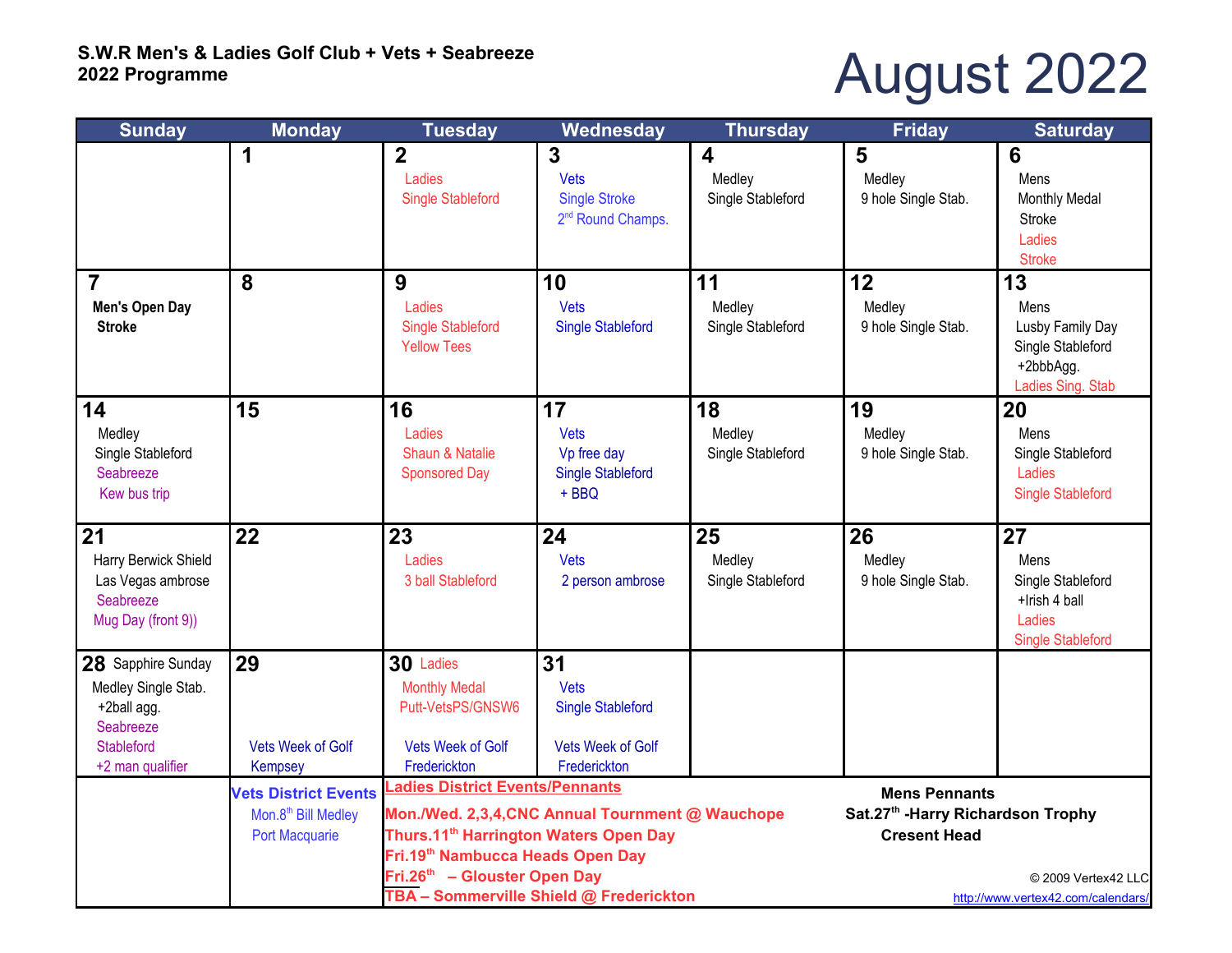# September 2022

| <b>Sunday</b>                    | <b>Monday</b>                               | <b>Tuesday</b>                                                                                                                                                        | Wednesday                                                                       | <b>Thursday</b>                                     | <b>Friday</b>                                                         | <b>Saturday</b>                                                                     |  |
|----------------------------------|---------------------------------------------|-----------------------------------------------------------------------------------------------------------------------------------------------------------------------|---------------------------------------------------------------------------------|-----------------------------------------------------|-----------------------------------------------------------------------|-------------------------------------------------------------------------------------|--|
|                                  |                                             |                                                                                                                                                                       |                                                                                 | <b>Vets Week of Golf</b><br><b>South West Rocks</b> | $\overline{2}$<br><b>Vets Week of Golf</b><br><b>South West Rocks</b> | 3<br>Mens<br>Monthly medal<br>Stroke<br>Gold Medal Play-off<br><b>Ladies Stroke</b> |  |
| $\boldsymbol{4}$                 | 5                                           | 6                                                                                                                                                                     | $\overline{7}$                                                                  | 8                                                   | 9                                                                     | 10                                                                                  |  |
| Medley<br>Single Stableford      | <b>Course Renovations</b><br>9 holes closed | <b>Course Renovations</b><br>9 holes closed<br>Ladies<br>Ambrose                                                                                                      | <b>Course Renovations</b><br>9 holes closed<br>Vets<br><b>Single Stableford</b> | <b>Course Renovations</b><br>9 holes closed         | Medley<br>9 hole Single Stab.                                         | Mens<br>2 man ambrose<br>Ladies<br><b>Single Stableford</b>                         |  |
| 11                               | 12                                          | 13                                                                                                                                                                    | 14                                                                              | 15                                                  | 16                                                                    | 17                                                                                  |  |
| Medley                           |                                             | Ladies                                                                                                                                                                | Vets                                                                            | Ladies                                              | Medley                                                                | Mens                                                                                |  |
| Single Stableford                |                                             | <b>Single Stableford</b>                                                                                                                                              | <b>Toohey's Day</b>                                                             | Round <sub>2</sub>                                  | 9 hole Single Stab.                                                   | Single Stableford                                                                   |  |
| Seabreeze                        |                                             | odds/evens                                                                                                                                                            | 4ball agg. Stableford                                                           | Championships                                       |                                                                       |                                                                                     |  |
| Mug Day (back9)                  |                                             | <b>Yellow Tees</b>                                                                                                                                                    | $+BBQ$                                                                          |                                                     |                                                                       | Ladies<br><b>Single Stableford</b>                                                  |  |
| 18                               | 19                                          | 20                                                                                                                                                                    | 21                                                                              | 22                                                  | 23                                                                    | 24                                                                                  |  |
| Medley                           |                                             | Ladies                                                                                                                                                                | <b>Vets</b>                                                                     | Medley                                              | Medley                                                                | Mens                                                                                |  |
| Single Stableford                |                                             | <b>Stableford</b>                                                                                                                                                     | <b>Single Stableford</b>                                                        | Single Stableford                                   | 9 hole Single Stab.                                                   | Single Stableford                                                                   |  |
| Seabreeze                        |                                             | Irish 4ball                                                                                                                                                           |                                                                                 |                                                     |                                                                       | Ladies                                                                              |  |
| single par                       |                                             |                                                                                                                                                                       |                                                                                 |                                                     |                                                                       | <b>Single Stableford</b>                                                            |  |
| 25 Sapphire Sun.                 | 26                                          | 27                                                                                                                                                                    | 28                                                                              | 29                                                  | 30                                                                    |                                                                                     |  |
| Medley Single Stab.              |                                             | Ladies                                                                                                                                                                | Vets                                                                            | Medley                                              | <b>Medley</b>                                                         |                                                                                     |  |
| +2ball agg.                      |                                             | <b>Monthly Medal</b>                                                                                                                                                  | <b>Single Stableford</b>                                                        | <b>Single Stableford</b>                            | 9 hole Single Stab.                                                   |                                                                                     |  |
| Seabreeze                        |                                             | vets pointscore                                                                                                                                                       |                                                                                 |                                                     |                                                                       |                                                                                     |  |
| 1 <sup>st</sup> Rd Harry Berwick |                                             |                                                                                                                                                                       |                                                                                 |                                                     |                                                                       |                                                                                     |  |
| (back9)                          |                                             |                                                                                                                                                                       |                                                                                 | Green background denotes school holidays            |                                                                       |                                                                                     |  |
|                                  | <b>Vets District Events</b>                 | <b>Ladies District Events</b><br>Mon.5th - Wed.7th Country Week Wingham<br><b>TBA Wingham Open Day</b><br>Wed.7th. / Thurs.8 <sup>th</sup> - Sawtell Spring Tournment |                                                                                 |                                                     | <b>Mens Pennants</b><br>Sat.24th -Harry Richardson Trophy             |                                                                                     |  |
|                                  | Fri.9 <sup>th</sup> Bill Medley             |                                                                                                                                                                       |                                                                                 |                                                     |                                                                       |                                                                                     |  |
|                                  | Frederickton                                |                                                                                                                                                                       |                                                                                 |                                                     | Frederickton                                                          |                                                                                     |  |
|                                  |                                             | Mon. 19 <sup>th</sup> WGCNC 4BBB Stab. @ Port Macquarie                                                                                                               |                                                                                 |                                                     |                                                                       | © 2009 Vertex42 LLC                                                                 |  |
|                                  |                                             | Fri.23rd - SommervilleShield Kempsey<br>http://www.vertex42.com/calendars/                                                                                            |                                                                                 |                                                     |                                                                       |                                                                                     |  |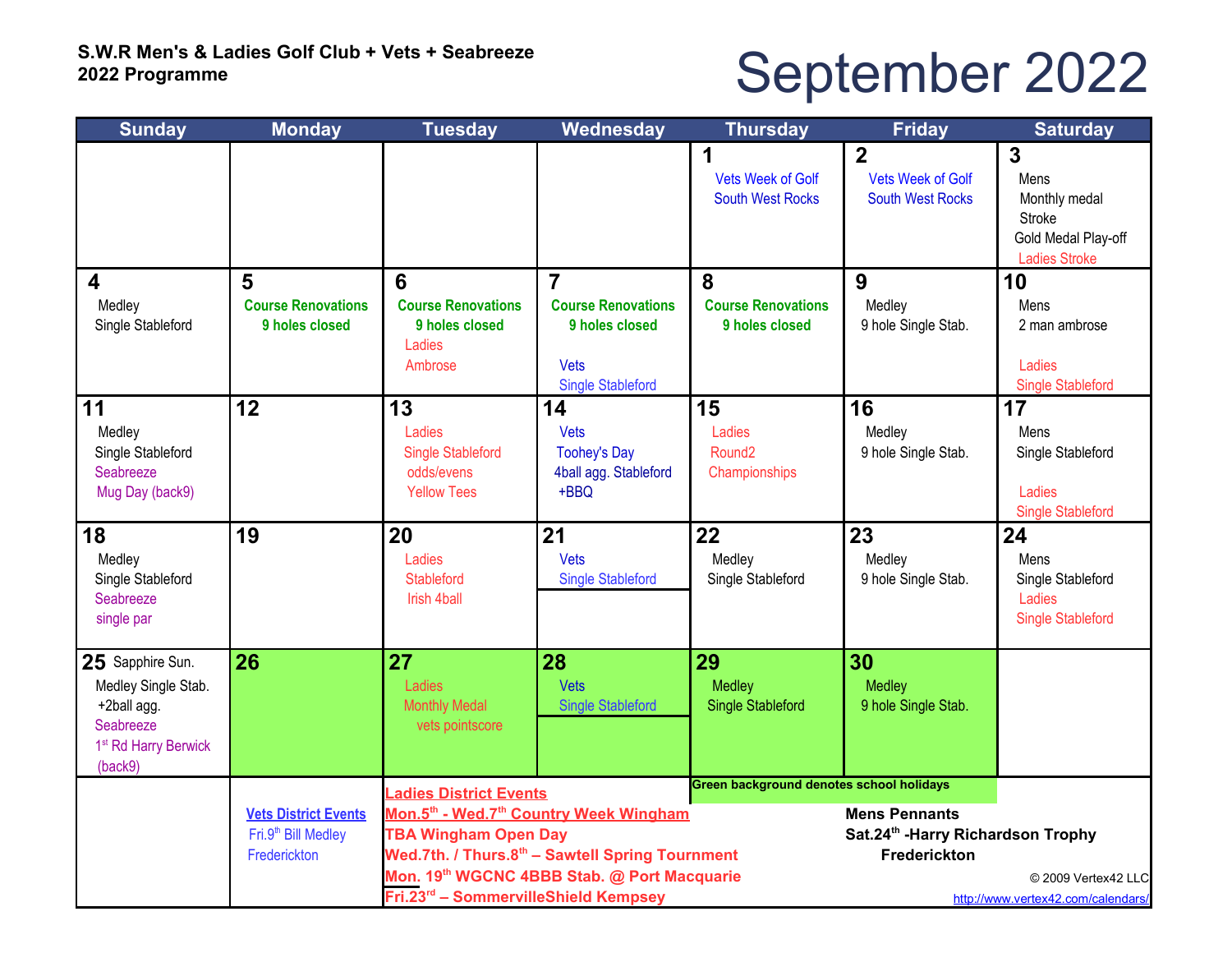#### October 2022

| <b>Sunday</b>                                                                             | <b>Monday</b>                                                                  | <b>Tuesday</b>                                                                                                                                                                                                                                            | Wednesday                                                        | <b>Thursday</b>                                                   | <b>Friday</b>                                                                                                       | <b>Saturday</b>                                                                                       |
|-------------------------------------------------------------------------------------------|--------------------------------------------------------------------------------|-----------------------------------------------------------------------------------------------------------------------------------------------------------------------------------------------------------------------------------------------------------|------------------------------------------------------------------|-------------------------------------------------------------------|---------------------------------------------------------------------------------------------------------------------|-------------------------------------------------------------------------------------------------------|
|                                                                                           |                                                                                |                                                                                                                                                                                                                                                           |                                                                  |                                                                   |                                                                                                                     | 1<br><b>Mens</b><br><b>Monthly Medal</b><br><b>Stroke</b><br>Ladies<br><b>Single Stroke</b>           |
| $\overline{2}$<br>Medley<br><b>Single Stableford</b><br>+4 person team<br>Best 3 scores   | $\overline{3}$                                                                 | 4<br>Ladies<br><b>Captains V</b><br><b>Presidents Day</b>                                                                                                                                                                                                 | 5<br>Vets<br>Foursomes Champs.<br>(18 holes)                     | 6<br>Medley<br><b>Single Stableford</b>                           | $\overline{7}$<br>Medley<br><b>SWRCC</b><br><b>Schweppes Classic</b><br><b>Single Stableford</b><br>Shotgun 12 noon | 8<br>Mens<br><b>Stroke</b><br>1 <sup>st</sup> Rd Championships<br>Ladies<br><b>Single Stableford</b>  |
| 9<br>Mens<br>Stroke<br>2 <sup>nd</sup> Rd Championships<br>Seabreeze<br>Sawtell bus trip  | 10                                                                             | 11<br>Ladies<br><b>Single Stableford</b><br><b>G.O.T</b>                                                                                                                                                                                                  | 12<br>Vets<br><b>Single Stableford</b>                           | 13<br>Medley<br>Single Stableford                                 | 14<br>Medley<br>9 hole Single Stab.                                                                                 | 15<br>Mens<br><b>Stroke</b><br>3rd Rd Championships<br>Ladies<br><b>Single Stableford</b>             |
| 16<br>Medley<br>Single Stableford                                                         | 17                                                                             | 18<br>Ladies<br><b>Stroke</b><br>1 <sup>st</sup> Rd. Championships                                                                                                                                                                                        | 19<br>Vets<br><b>Single Stableford</b><br><b>MND Charity Day</b> | 20<br>Ladies<br><b>Stroke</b><br>2 <sup>nd</sup> Rd Championships | 21<br>Medley<br>9 hole Single Stab.                                                                                 | 22<br>Mens<br><b>Stroke</b><br>4 <sup>th</sup> Rd Championships<br>Ladies<br><b>Single Stableford</b> |
| 23<br>Naggers Cup<br>Seabreeze<br>Mug Day<br>2 <sup>nd</sup> Rd Harry Berwick<br>(back 9) | 24                                                                             | 25<br>Ladies<br>3rd Rd Championships<br>Ladies A.G.M.                                                                                                                                                                                                     | 26<br>Vets<br>Single Par                                         | 27<br>Medley<br>Single Stableford                                 | 28<br>Medley<br>9 hole Single Stab.                                                                                 | 29<br>Mens<br>Single Stableford<br>Ladies<br>Single Par                                               |
| 30<br>Sapphire Sunday<br>Medley Single Stab.<br>+2ball Agg.                               | 31<br>Ladies<br>Somerville Shield<br><b>SWR</b><br>SOCIAL PLAY<br>AFTER 1.30PM | <b>Green background denotes school holidays</b><br><b>Ladies District Events</b><br>Thurs.13 <sup>th</sup> NSW District Medal playoff - Coffs Harbour<br><b>TBA - Coffs Harbour Festival of Golf</b><br>Mon. 31 <sup>st</sup> - Sommerville Shield S.W.R. |                                                                  |                                                                   | <b>Mens Pennants</b><br>Sat.29th - Harry Richardson Trophy<br><b>Kempsey</b>                                        | http://www.vertex42.com/calendars/                                                                    |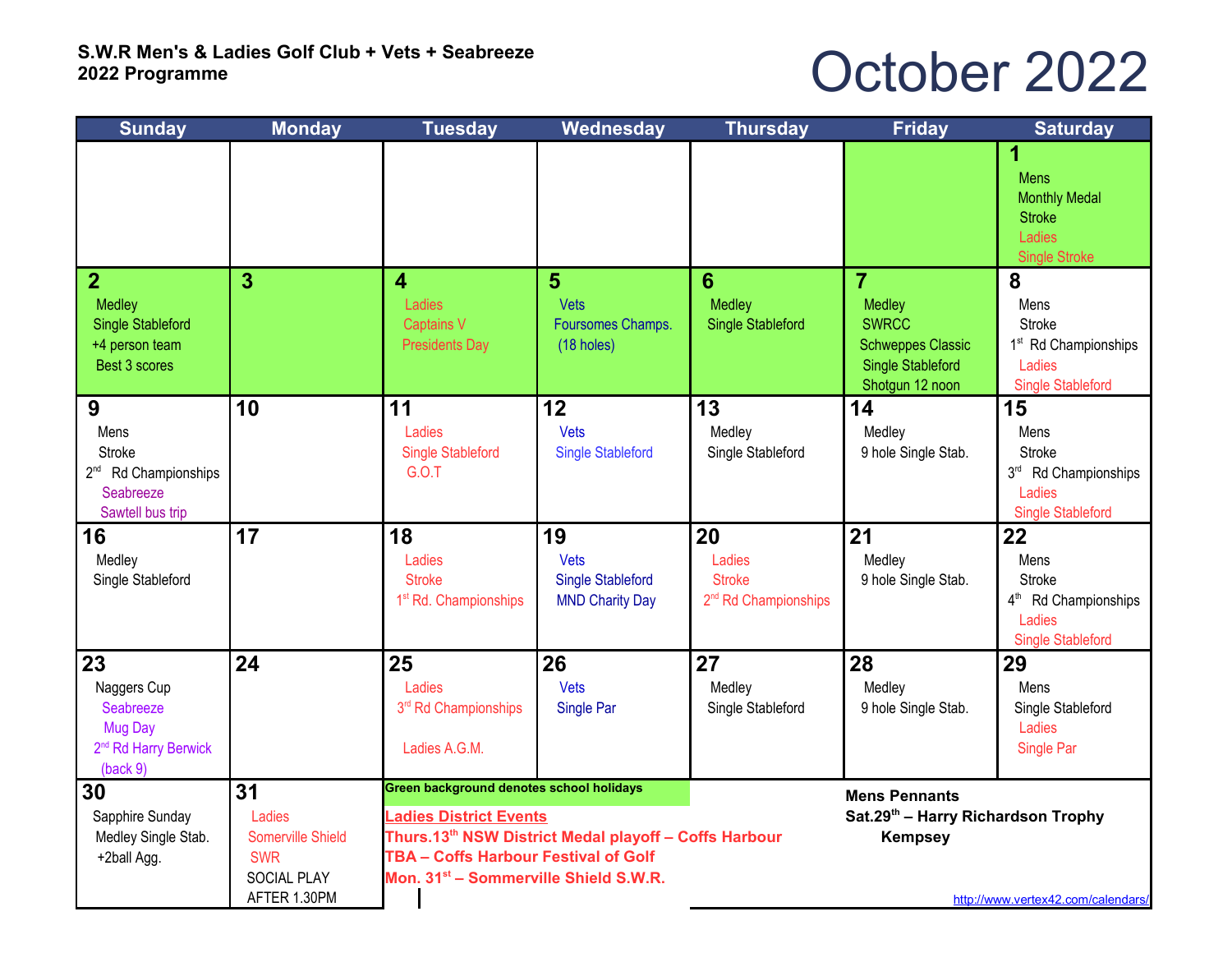### November 2022

| <b>Sunday</b>                                                                                                      | <b>Monday</b>                                                                             | <b>Tuesday</b>                                                                                                                                       | Wednesday                                                           | <b>Thursday</b>                   | <b>Friday</b>                                                                                                             | <b>Saturday</b>                                                                        |  |
|--------------------------------------------------------------------------------------------------------------------|-------------------------------------------------------------------------------------------|------------------------------------------------------------------------------------------------------------------------------------------------------|---------------------------------------------------------------------|-----------------------------------|---------------------------------------------------------------------------------------------------------------------------|----------------------------------------------------------------------------------------|--|
|                                                                                                                    |                                                                                           | 1<br>Ladies<br><b>Melbourne Cup</b><br>Shotgun start                                                                                                 | $\overline{2}$<br>Vets<br><b>Single Stroke</b>                      | 3<br>Medley<br>Single Stableford  | $\overline{\mathbf{4}}$<br>Vets<br><b>Bill Medley</b><br><b>South West Rocks</b><br>9am Shotgun<br>Social play after 1.30 | 5<br>Mens<br>Monthly Medal<br>Stroke<br>Ladies<br><b>Stroke</b>                        |  |
| $6\phantom{1}6$<br>Medley<br>Single Stableford                                                                     | $\overline{7}$                                                                            | 8<br>Ladies<br><b>Medal of Medals</b><br>End of ecletric                                                                                             | 9<br>Vets<br><b>Single Stableford</b><br><b>Vets AGM</b>            | 10<br>Medley<br>Single Stableford | 11<br>Medley<br>9 hole single Stab.                                                                                       | 12<br>Mens<br>Single Stableford<br>Ladies<br><b>Single Stableford</b>                  |  |
| 13<br>Medley<br>Single Stableford<br>Seabreeze<br>Mug day/Gold Mug<br>(back9)                                      | 14                                                                                        | 15<br>Ladies<br><b>Stableford</b><br>4 person team<br>Best 3 scores                                                                                  | 16<br>Vets<br><b>Single Stableford</b>                              | 17<br>Medley<br>Single Stableford | 18<br>Medley<br>9 hole single Stab.                                                                                       | 19<br>Mens<br>Jewel of the Coast                                                       |  |
| 20<br>Mens<br>Jewel of the Coast                                                                                   | 21<br>Ladies<br>Jewel of the Coast                                                        | 22<br>Ladies<br>Jewel of the Coast                                                                                                                   | 23<br>Ladies<br>Jewel of the Coast<br>Vets<br>Bus trip<br>Venue TBA | 24<br>Medley<br>Single Stableford | 25<br>Medley<br>9 hole single Stab.                                                                                       | 26<br>Mens<br>Harry Richardson<br>4bbb+ind. Stab<br>Ladies<br><b>Single Stableford</b> |  |
| 27 Sapphire Sunday<br>Medley Single Stab.<br>+2ball agg.<br>Seabreeze<br>Memorial skins day<br>(draw for partners) | 28                                                                                        | 29<br>Ladies<br><b>Welcome Day</b><br>Ambrose                                                                                                        | 30<br>Vets<br><b>Single Stableford</b>                              |                                   |                                                                                                                           |                                                                                        |  |
|                                                                                                                    | <b>Vets District Events</b><br>Fri.4 <sup>th</sup> Bill Medley<br><b>South West Rocks</b> | <b>Womens District Events</b><br>Mon 7 <sup>th</sup> WGCNC AGM<br>Mon/Wed-21,22,23,-SWR Jewel of the Coast<br>Tues.29 <sup>th</sup> Dorrigo Open Day |                                                                     |                                   | <b>Mens Pennants</b><br>Sat.26th - Harry Richardson Trophy<br>© 2009 Vertex42 LLC<br>http://www.vertex42.com/calendars/   |                                                                                        |  |